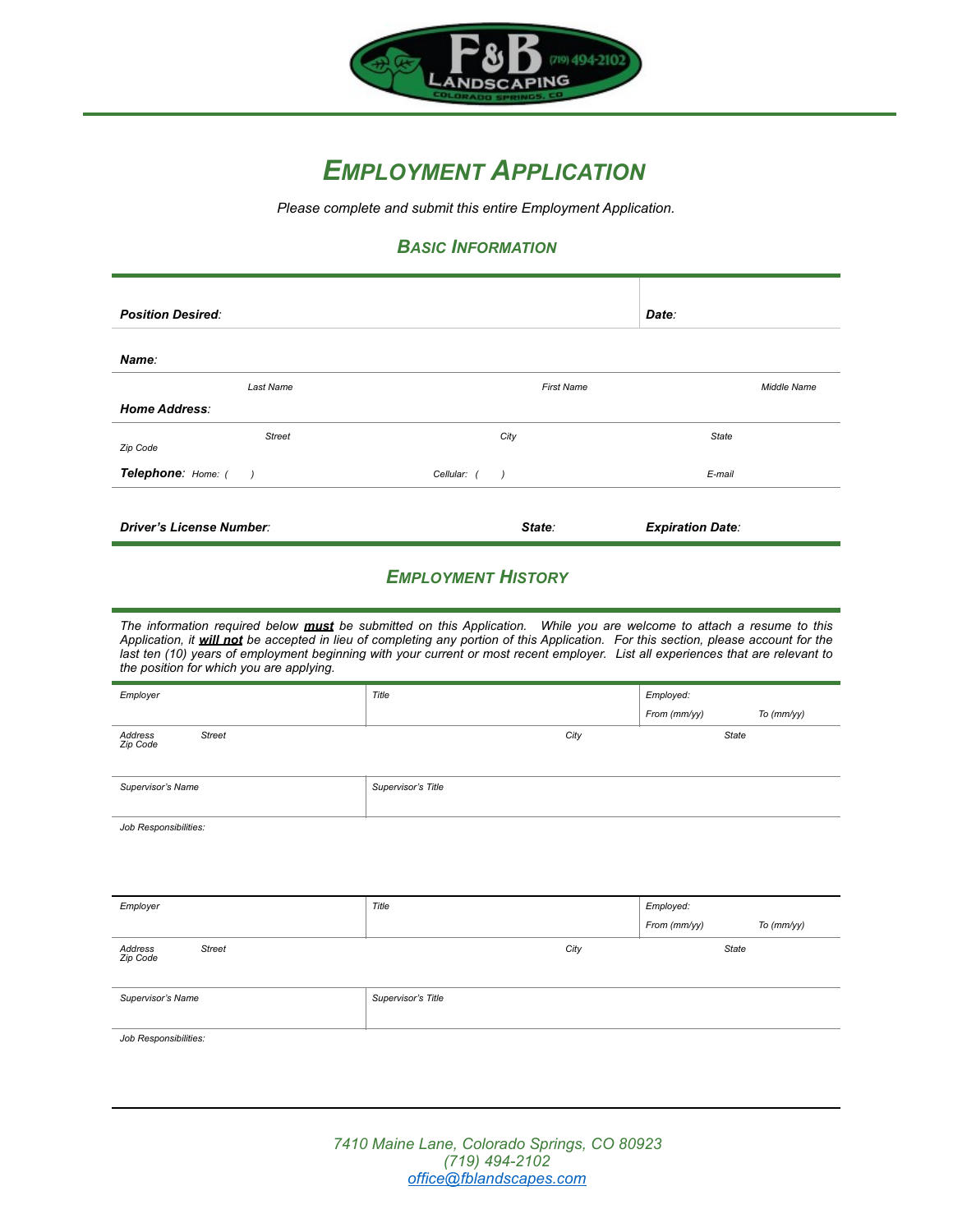

| Employer                             | Title              | Employed:    |            |
|--------------------------------------|--------------------|--------------|------------|
|                                      |                    | From (mm/yy) | To (mm/yy) |
| Address<br><b>Street</b><br>Zip Code | City               | State        |            |
| Supervisor's Name                    | Supervisor's Title |              |            |
| Job Responsibilities:                |                    |              |            |

## *EDUCATION*

| Name of School     | <b>Location of School</b> |              | Graduation<br>Yes<br>No |  | Degree |
|--------------------|---------------------------|--------------|-------------------------|--|--------|
| <b>High School</b> | City                      | State        |                         |  |        |
| College            | City                      | <b>State</b> |                         |  |        |

*Licenses/Certificates*

*Please list all relevant Licenses and/or Certificates here:* 

#### *ADDITIONAL INFORMATION*

| Are you legally authorized to work in the United States?<br>No <sub>1</sub> | Yes $\Box$ | Did any F&B Landscaping employee recommend you for this position?<br>$No$ $\square$ | Yes $\Box$ |
|-----------------------------------------------------------------------------|------------|-------------------------------------------------------------------------------------|------------|
| Can you speak, read, and/or write in English?<br>$No$ $\Box$                | Yes $\Box$ | Can you speak, read, and/or write in Spanish?<br>$No$ $\Box$                        | Yes $\Box$ |
| Are you at least 18 years of age?<br>$No$ $\Box$                            | Yes $\Box$ | Have you ever been fired from a job?<br>No <sub>2</sub>                             | Yes $\Box$ |

#### *REFERENCES*

| Name | Relationship | Telephone Number |
|------|--------------|------------------|
|      |              |                  |
| Name | Relationship | Telephone Number |
|      |              |                  |
| Name | Relationship | Telephone Number |
|      |              |                  |

### *IN CASE OF EMERGENCY NOTIFY*

| Name | elationship | Telephone Number |
|------|-------------|------------------|
|      |             |                  |